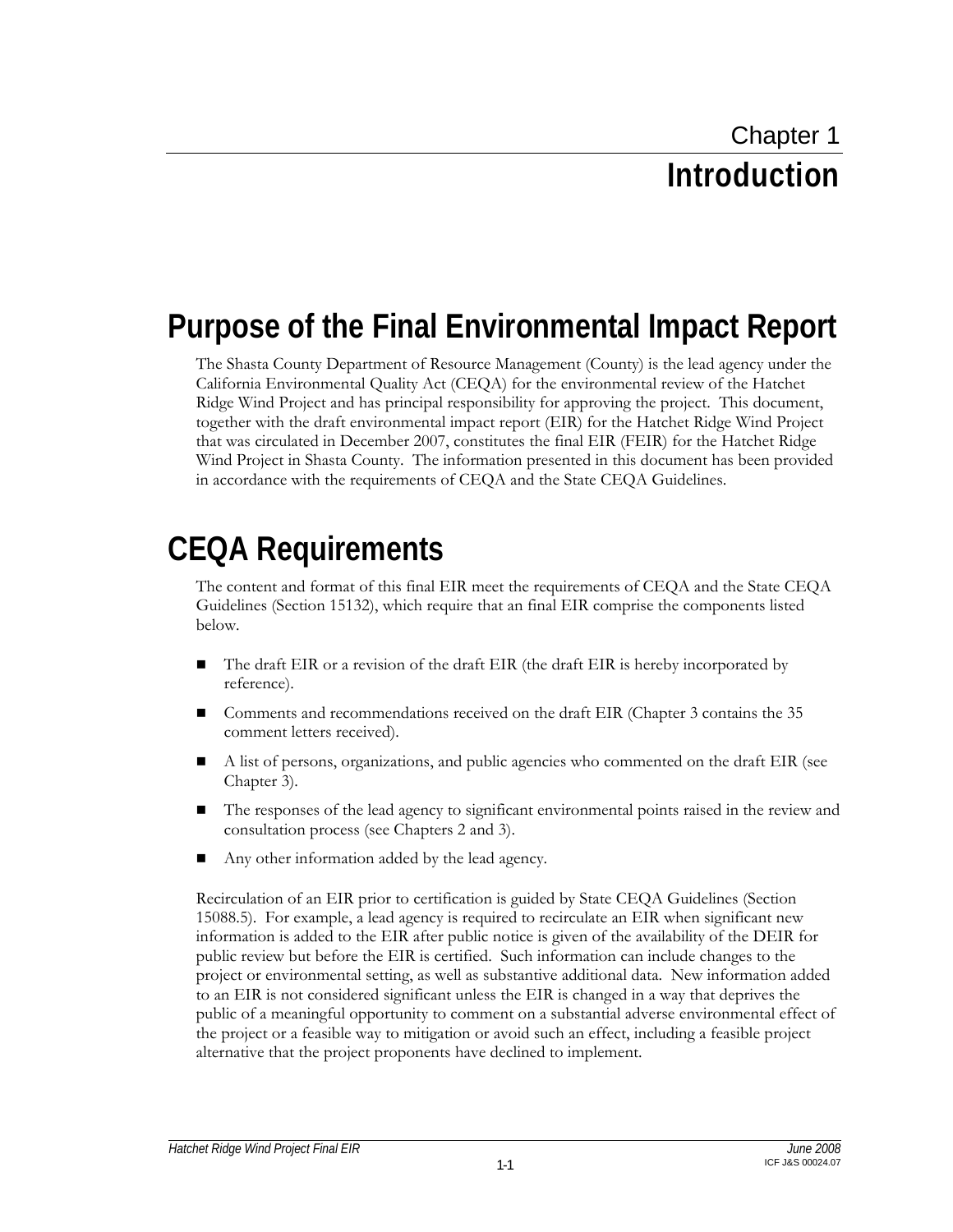In connection with the standards for adequacy of an EIR, State CEQA Guidelines (Section 15151) states that:

An EIR should be prepared with a sufficient degree of analysis to provide decision-makers with information which enables them to make a decision which intelligently takes account of environmental consequences. An evaluation of the environmental effects of a proposed project need not be exhaustive, but the sufficiency of an EIR is to be reviewed in the light of what is reasonably feasible. Disagreement among experts does not make an EIR inadequate, but the EIR should summarize the main points of disagreement among the experts. The courts have looked not for perfection but for adequacy, completeness, and a good faith effort at full disclosure.

No new significant information was added to the EIR on the basis of the comments and information received and the revisions to the EIR presented in Chapters 2, and 3. Accordingly, it is not necessary to recirculate the EIR.

The County will review and consider the final EIR. If the County finds that the final EIR is "adequate and complete," the County may certify the final EIR at a public hearing. The rule of adequacy generally holds that the EIR can be certified if: (1) it shows good faith effort at full disclosure of environmental information; and (2) it provides sufficient analysis to allow decisions to be made regarding the project in contemplation of its environmental consequences.

Upon review and consideration of the final EIR, the County may take action to approve, revise, or reject the project. A decision to approve the project would be accompanied by written findings in accordance with State CEQA Guidelines Sections 15091 and 15093. Public Resources Code Section 21081.6 requires that lead agencies adopt a mitigation monitoring and reporting program (MMRP) to describe measures that have been adopted or made a condition of project approval in order to mitigate or avoid significant effects on the environment. The final MMRP is presented in Chapter 4.

## **Public Review and Consultation Process**

The County distributed a notice of preparation (NOP) of a draft EIR for the proposed project on April 11, 2007. The NOP was distributed for a 30-day comment period that ended on May 14, 2007. The County held an agency and public scoping meeting on the proposed project on April 27, 2007. The scoping meeting was an opportunity for agencies and the public to obtain information about the proposed project and to provide input regarding the issues they wanted addressed in the draft EIR. Comments about the NOP were considered in the preparation of the draft EIR.

The draft EIR was distributed to various public agencies, citizen groups, and interested individuals for a 45-day public review period, from December 13, 2007, through January 28, 2008. The draft EIR was circulated to state agencies for review through the State Clearinghouse of the Governor's Office of Planning and Research. The draft EIR was made available for review on the County's website (http://www.co.shasta.ca.us/departments/resourcemgmt/ drm/Hatchet%20Ridge/Hatchet%20Ridge.htm) as well as in the County's offices.

The public was asked to provide oral or written comments during the meeting or provide written comments before closure of the public review period.